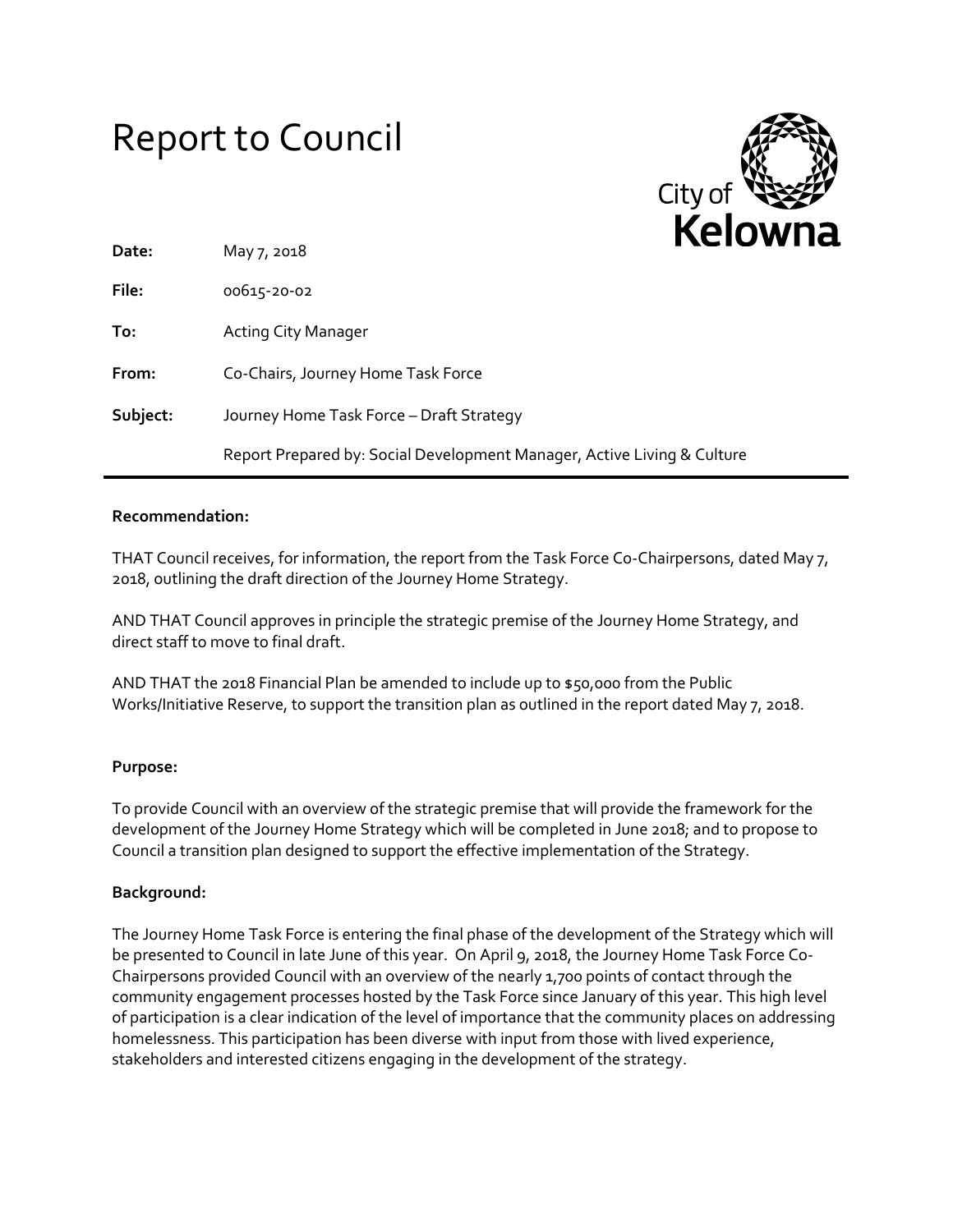The Journey Home and Healthy Housing Strategies are closely aligned. Journey Home is focused on the development of a long-term strategy to address homelessness and the Healthy Housing Strategy is focused on addressing the affordable housing needs of the community. While Council has approved 3 year funding, designed to support and leverage other funding commitments for the implementation of the Journey Home Strategy; the Healthy Housing Strategy will bring forward City resource requirements, including financial and staff, for endorsement by Council at the end of June. Although the primary funding sources for Journey Home Strategy implementation are expected to be multisector including senior government, foundations and private donors; the final strategy will outline additional opportunities that the City may wish to consider supporting. It is important to note that the commitment for City resources for both Strategies should be considered together to ensure that the full housing Wheelhouse has been equitably resourced.

It is important to also note that the Journey Home Strategy is intentionally framed to align with current provincial strategies including the Provincial Poverty Reduction and Homelessness Action Plan that are under development.

#### *Strategy Premise:*

The Journey Home Strategy will be presented to Council in June as a five-year strategy, with a plan to review progress in year three. The strategy premise is focused on eliminating chronic (estimated at 120 to 150 people during the course of one year) and episodic (estimated at 160-200 people during the course of one year) homelessness in our community, allowing for a shift in resources towards prevention as the needs of the most vulnerable are met. It is important to note that the original demand estimates presented to Council on January 22, 2018 have been adjusted to accommodate a Task Force decision to focus on Kelowna-specific, rather than regional, population estimates. In addition, there will continue to be some refining of episodic and chronic homelessness numbers based on new Point in Time Count data expected soon from the recently conducted 2018 count.

# **Current Demand Estimates in the City of Kelowna**

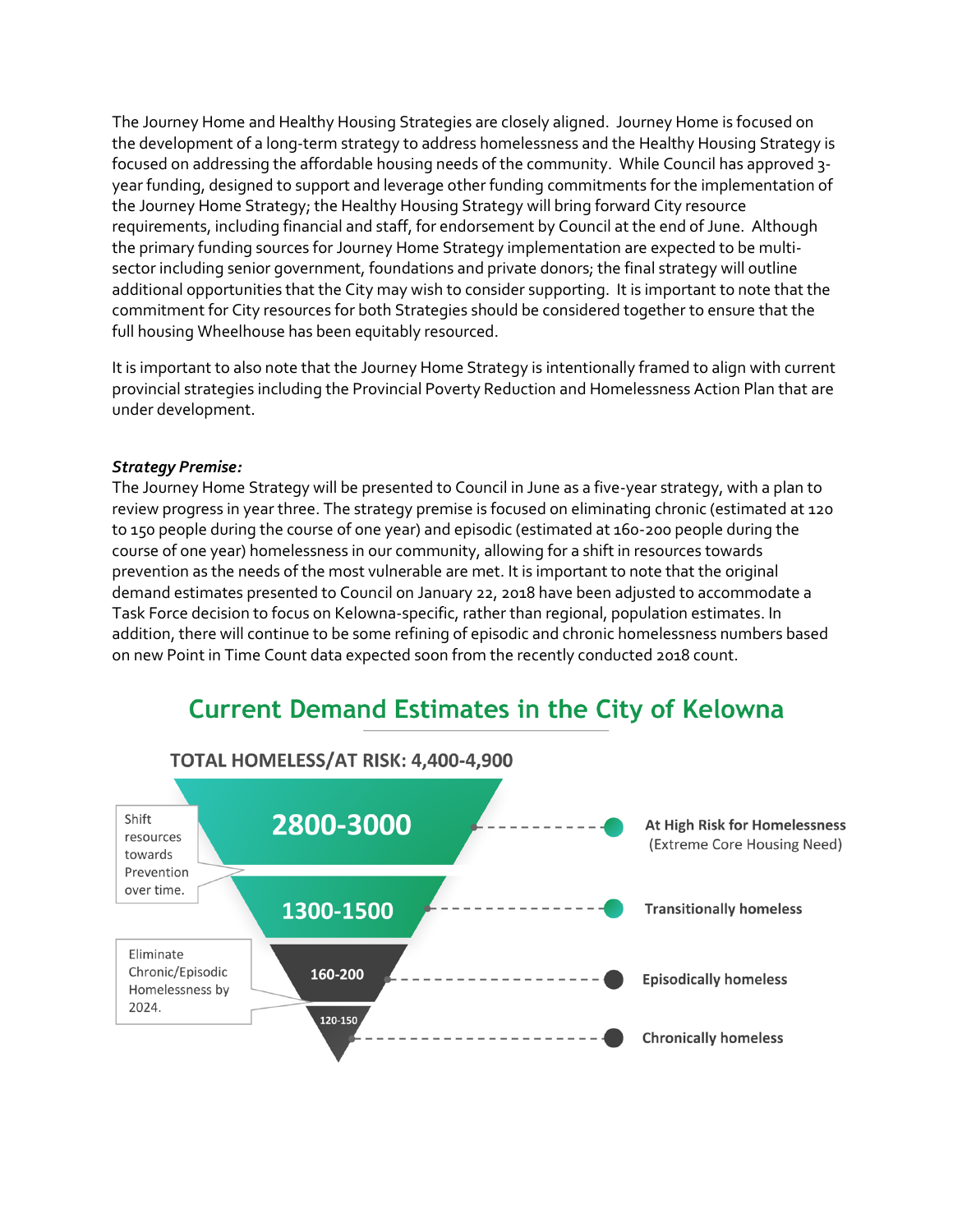# *Proposed Strategy Framework:*

At the April 10<sup>th</sup> *What We Heard: Strategic Directions & Input* community feedback session, a framework was proposed, and 119 participants provided feedback. The Lived Experience Circle also provided feedback, along with A Way Home Kelowna and the Community Advisory Board on Homelessness. The April 10<sup>th</sup> session was also video recorded and made available online. Overall the feedback received was very positive, confirming that the draft Strategy captured the input accurately. See Appendix I for further details on findings from the community feedback session. Areas where the Strategy was seen to need enhancement or adjustment have now been addressed. There was resounding commitment and willingness to adapt to, and advance, community goals in order to support the implementation of the Strategy.

#### *Foundational Concepts:*

The proposed Journey Home Strategy framework is grounded in the foundational concepts of Innovation, Reconciliation, and Lived Experience that are woven and embedded in every aspect of the strategy and are critical to its successful implementation. The foundational concepts are supported by three strategic pillars: Inclusion & Prevention, New Housing Support Programs, and Backbone Coordination & Partnerships. The proposed framework will guide the implementation of the Strategy over a 5-year period. This strategic framework is outlined in more detail in Appendix II of this report.



# *A Way Home Kelowna (AWHK) Youth Strategy*

Embedded within Journey Home is a population specific strategy focusing on addressing youth homelessness. Input to guide the AWHK recommendations included community stakeholders and youth with lived and living experience of homelessness in our community. Key proposed recommendations include:

- Addressing stigma/discrimination and challenging expectations and misplaced biases
- Establishing a continuum of housing options for youth
- Providing accessible and timely supports, including a focus on treatment options for youth
- Focusing on prevention improve school students' awareness of how and where to go for help
- Improving transitions from public systems & addressing Ministry-related barriers to youth supports in policy/practice
- Building healthy community opportunities for youth to facilitate connections and skill building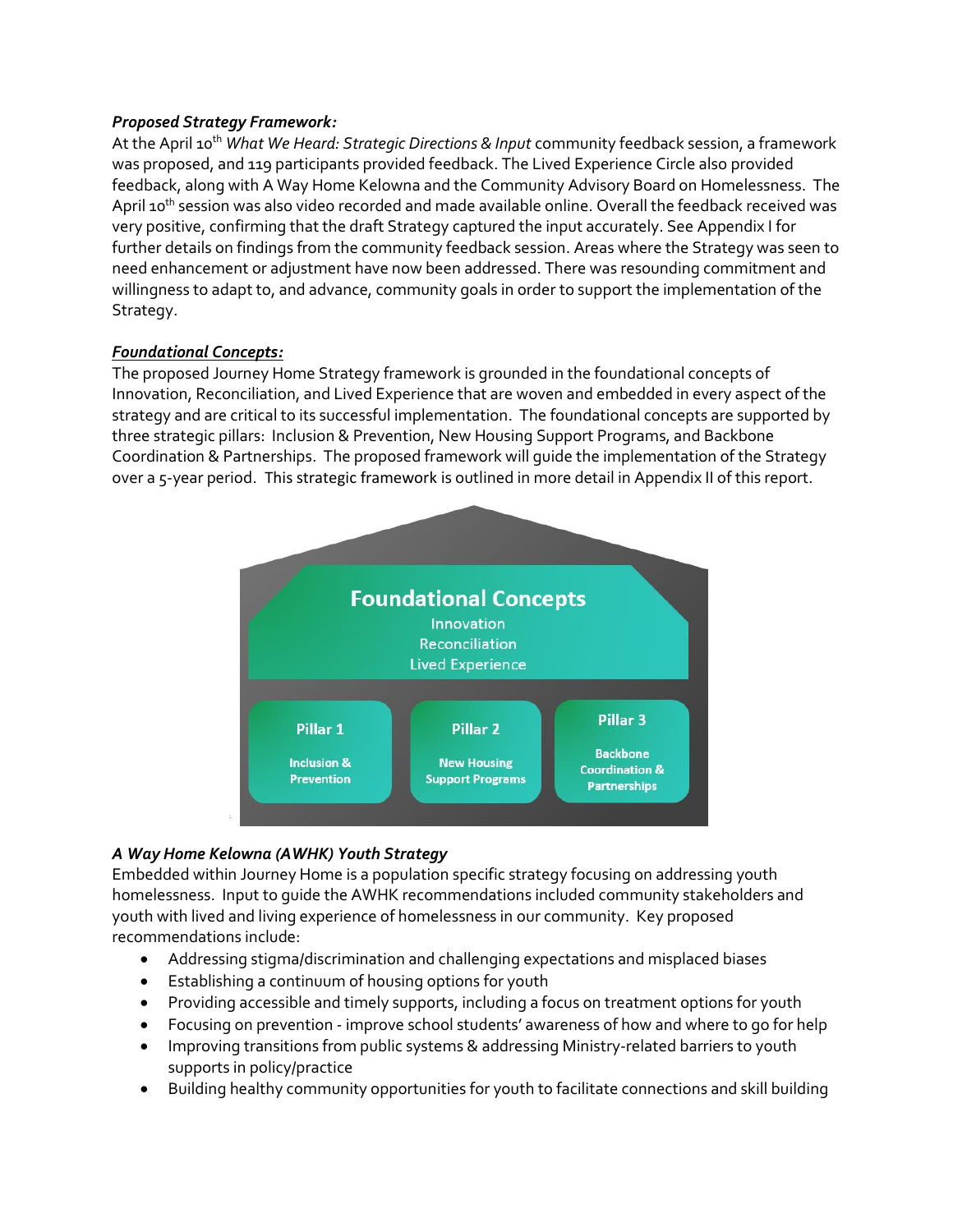# *Strategy Funding Needs – \$47M over 5 years:*

The funding of the proposed Journey Home Strategy will require an investment of \$47M over its 5-year implementation period. Identification of potential sources of funding are currently under development and will be included in the final strategy recommendations.

*Why invest?* There is significant evidence that beyond the human cost of homelessness, the economic cost of homelessness exceeds the overall cost to the social services, health care, and justice systems of caring for a homeless person on the streets when compared to providing housing with supportive services for them.

Based on findings from a number of Canadian studies<sup>1</sup>, there is a strong economic argument for investing in solutions to homelessness. Our analysis estimates that keeping people stuck in their current situation comes at a cost of \$100M for the overall cost to police, health, jail, shelters, and bylaw enforcement. On the other hand, the proposed Journey Home investment in housing these same people will see an avoidance of \$50M in spending in those same systems.

Three areas of investment (see Appendix III) are proposed:

- 1. Capital (\$18M):
	- 300 Supportive Housing Units Needed Long-term housing in buildings with supports onsite for people with complex needs (addictions, mental health, medical needs):
		- o BC Housing has currently committed to development of two buildings/88 units
		- o There are ongoing discussions regarding an additional 102 units
		- o There are 110 units still required 3 buildings for \$18M
- 2. New Housing Support Programs (\$26M):
	- 500 new program spaces including:
		- o Assertive Community Treatment
		- o Housing First Intensive Case Management
		- o Rapid Rehousing
		- o Prevention
- 3. Backbone System Coordination (\$2.6M):
	- A neutral Backbone Organization is proposed with focus on/and accountability for Journey Home Strategy implementation:
		- o Funding Coordination
		- o Homeless System Planning
		- o Capacity Building

<http://homelesshub.ca/sites/default/files/cs2mq5wn.pdf>

 $\overline{a}$ 

<sup>&</sup>lt;sup>1</sup> Patterson, Michelle, Julian M. Somers, Karen McKintosh, Alan Sheill and Charles James Frankish. 2008. Housing and Support for Adults with Severe Addictions and/or Mental Illness in British Columbia. Centre for Applied Research in Mental Health and Addiction (CARMHA), Faculty of Health Sciences, Simon Fraser University.

<sup>1</sup> Vancouver Coastal Health. June 2008. Outcome Evaluation Update— Hospital Utilization, Mental Health Supported Housing. Quoted in: <http://www.streetohome.org/wp-content/uploads/2017/08/Streetohome-10-Year-Plan.pdf>

Steve Pomeroy (2005) The Cost of Homelessness: Analysis of Alternate Responses in Four Canadian Cities Ottawa: National Secretariat on Homelessness. Retrieved from[: http://homelesshub.ca/resource/cost-homelessness-analysis-alternate-responses-four-canadian-cities.](http://homelesshub.ca/resource/cost-homelessness-analysis-alternate-responses-four-canadian-cities)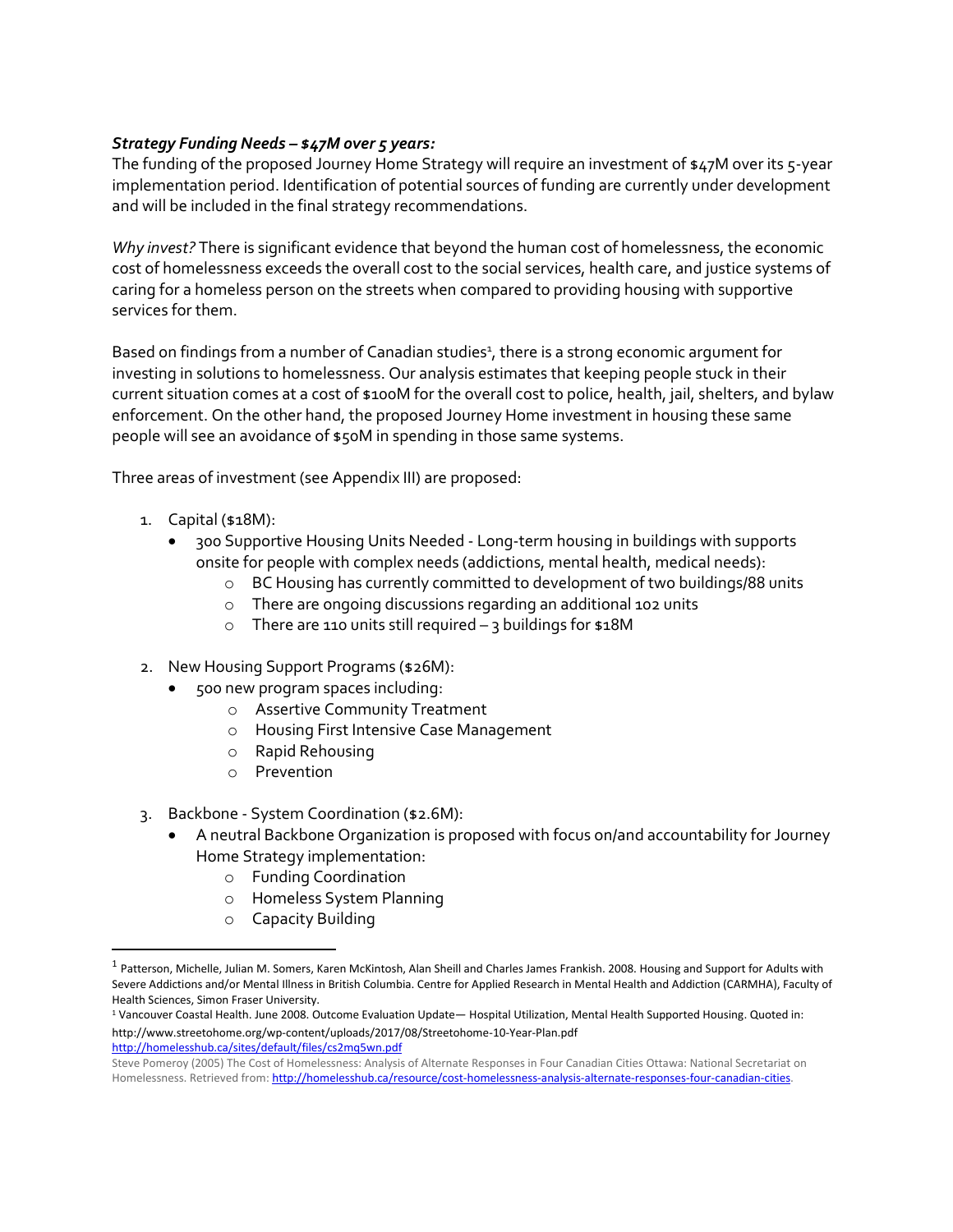- o Leadership and Accountability
- o Partnerships and Innovation

The Strategy proposes that a System Planner Organization take the role of a Backbone Organization and that it evolve to full implementation over a 5-year period, with a matching evolution in the funding as outlined below:

- Year 1-2: Kickstart high leverage activities requiring a budget of \$300K
- Year 3-4: Create a cohesive homeless-serving system requiring a budget of \$600K
- Year 5-6: Focus on refining approach for most impact requiring a budget of \$900K at full functioning

This funding program assumes in-kind office space and does not account for any reallocations of existing positions within the community currently that may possibly be aligned with the Backbone Organization implementation.

# *Transition from Strategy Development to Implementation*

The Journey Home Task Force is proposing a Transition Plan be implemented to:

- support the development of the governance structure and implementation of a Backbone Coordination organization;
- to maintain momentum, continue to convene partners and garner commitment to align with and participate in the implementation of the Strategy;
- to secure funding and in-kind support commitments to fund the implementation of Backbone Coordinating organization.

To support the transition period between the completion of the strategy and the full operationalization of the Backbone organization, the Task Force is recommending that City staff provide support for approximately 9 months, including an overlap period while the Backbone settles into its new role. The financial implications related to the City support are outlined in this report.

| Month $1 - 3$ | <b>Establish a Transition Committee</b>                   |  |
|---------------|-----------------------------------------------------------|--|
|               | City support in place to support transition period        |  |
| Month $3 - 6$ | Governance - Backbone Board of Directors                  |  |
|               | Secure office space - in-kind                             |  |
|               | Raise funding for Backbone staff and administration costs |  |
|               | Hire Backbone Executive Director                          |  |
| Month $6 - 9$ | Secure additional Backbone staff                          |  |
|               | Formalize partnerships, MOU's, and agreements             |  |

# *Ten Top Actions:*

- Establish a neutral Backbone Organization
- Create 500 new Housing First program spaces
- Support development of 300 units of long-term supportive housing units
- Support A Way Home Kelowna to introduce Upstream for Youth
- Support increased access to quality mental health, addictions, and health supports and treatment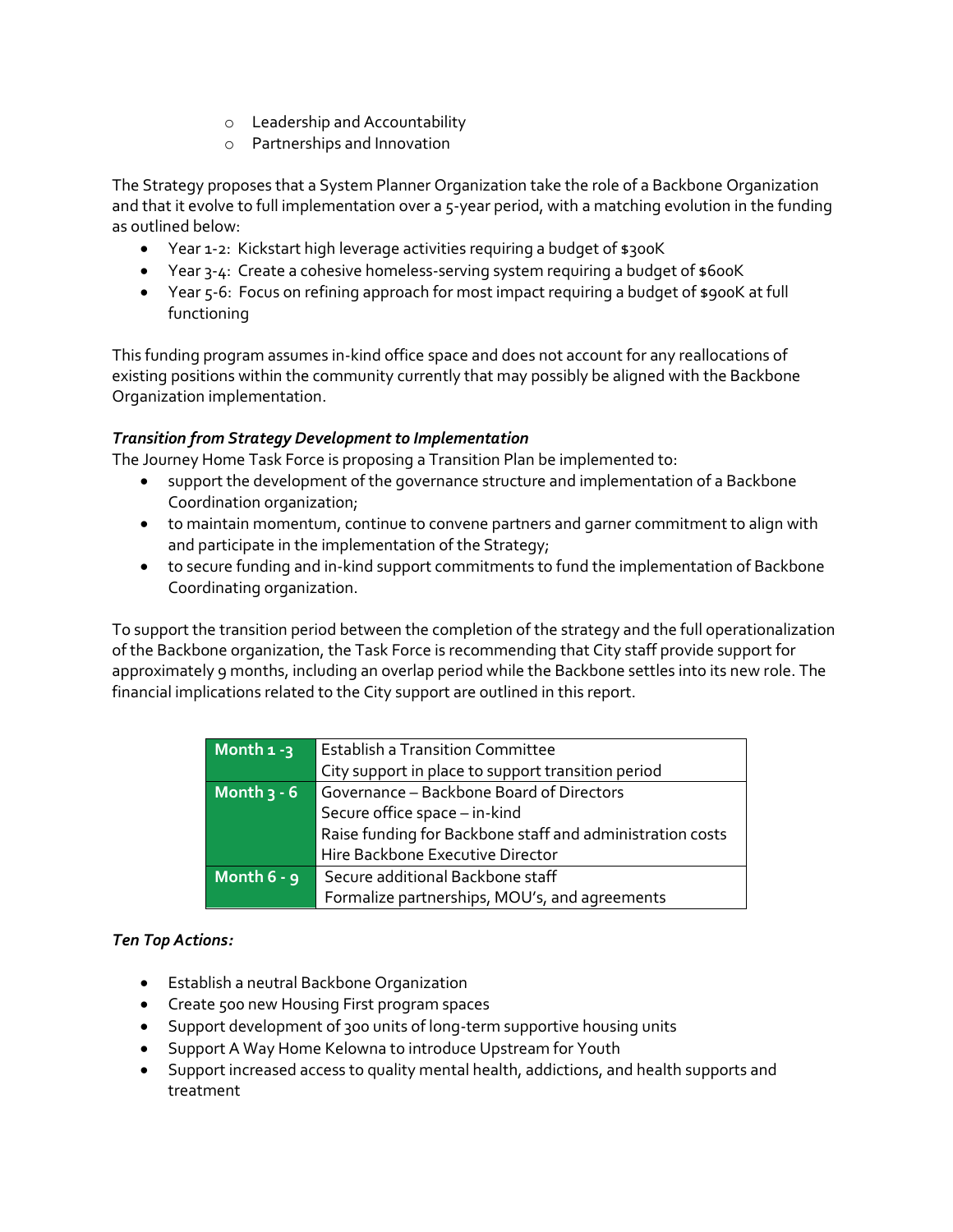- Formalize the continuation of the Lived Experience Circle and Youth Expert Committee
- Support the Truth & Reconciliation Commission of Canada Calls to Actions by partnering with Indigenous communities
- Support solutions to address the criminalization of homelessness
- Launch a Homelessness Innovation Lab
- Ensure a population focus is embedded in Strategy implementation

# *Summary*

Next steps in the Journey Home Strategy development includes the completion of the Strategy which will be presented to Council for consideration at the end of June 2018. The Task Force continues to work on: garnering the commitment of stakeholders and funders to endorse and align with the strategy; supporting the ongoing work of the Lived Experience Circle; planning for the transition to a Backbone organization; and solidifying a transition plan to support moving from strategy development to implementation.

As the work to develop the Journey Home Strategy enters its final phase, the Task Force is confident that addressing homelessness is within our grasp as a community. They have been inspired by the diversity of people and sectors that have come together, and the progress achieved through the number of initiatives already underway. They recognize that the capacity of the community stakeholders to work collectively has been increased significantly and will continue to grow; strengthening our community's ability and resiliency to improve our local system of care. The Task Force is extremely grateful to all those that have contributed in such a meaningful way to the development of the Journey Home Strategy, and they continue to be inspired by the thoughtfulness, caring, and giving spirit within our community.

**Financial/Budgetary Considerations:** Through the 2018 budget process funding in the amount of \$75,000 in 2018, and \$150,000 in both 2019-2020 was approved to support the implementation of the Journey Home Strategy. To support the transition period between the completion of the Journey Home Strategy and the activation of a Backbone System Coordination organization, the Journey Home Task Force is requesting City support. In addition to the \$75,000 already committed by the City in 2018, the financial cost of the proposed staffing and support will require another \$50,000, funded from the Public Works/Initiative Reserve.

**Personnel Implications:** To support the transition period ensuring no lapse in the momentum and support continued progress towards implementation of the Journey Home Strategy, the City's Social Development staff will continue to support the work of Journey Home. The Neighbourhood Development Coordinator was temporarily reassigned to provide additional support in late May 2017 for a one-year period and will be returning to the Strong Neighbourhood program as planned at the end of June 2018. The transition plan recommends that a temporary contract Coordinator, a Lived Experience Convener, plus operational funds be available to support the transition-related tasks.

These temporary positions will provide support to the Social Development Manager to focus on transition from Journey Home Strategy development to implementation including: development of a transition committee; design and implementation of a governance structure to oversee the implementation of the Strategy; the transition to a Backbone Coordination organization including securing funding; hiring staff; and partnership agreements. The proposal includes an overlap period to support the development of the Backbone organization in building capacity to take on this new role.